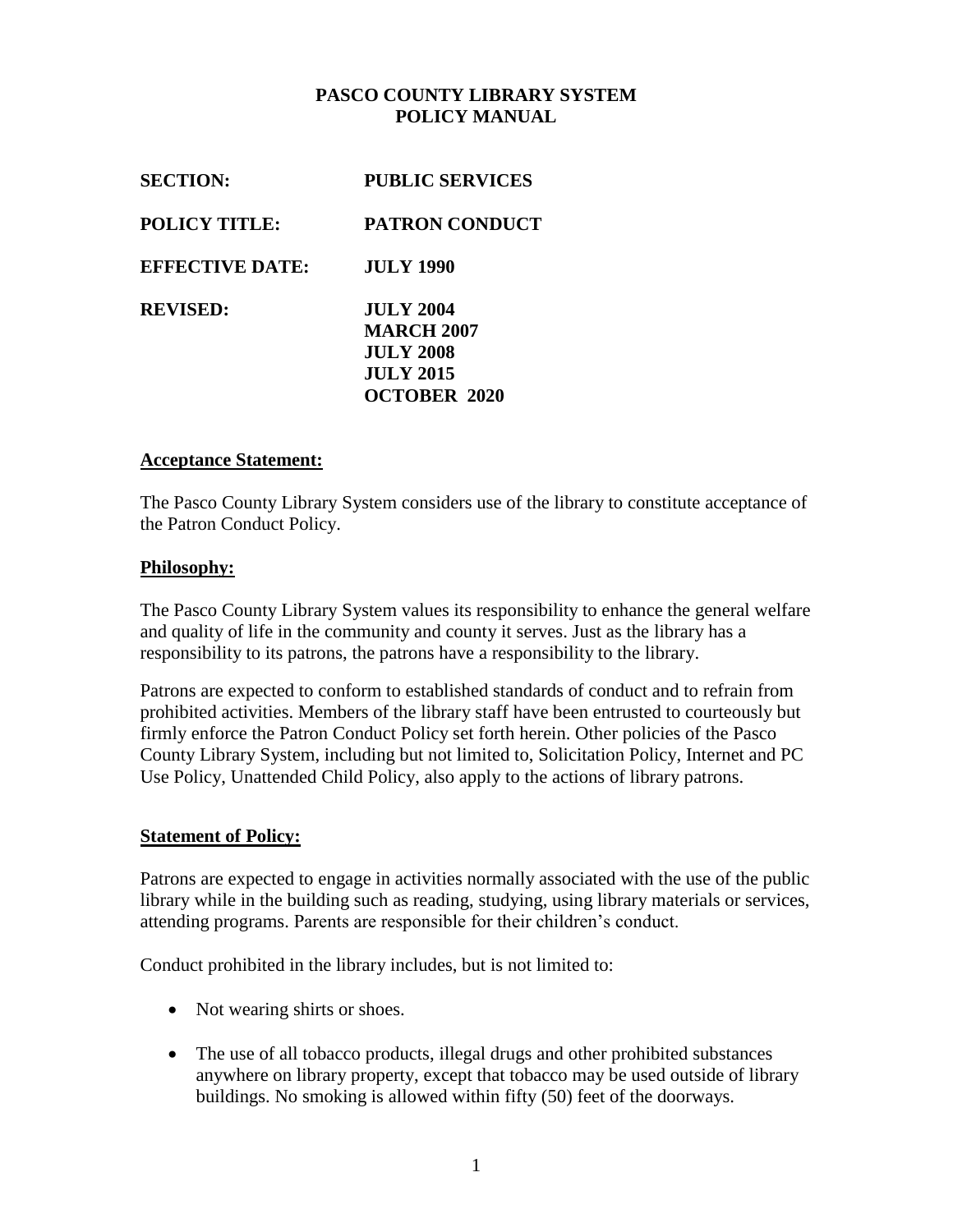- Use of bicycles, skateboards, skates, or scooters inside library buildings. Skateboards and skates may be carried into the library but may not be used inside the library.
- Sleeping, loitering, or gambling on library property.
- Annoying, intimidating, abusive, bullying, or offensive language, behavior, gestures or actions toward other patrons or members of the staff.
- Bodily hygiene that constitutes a nuisance to another person. Nuisance shall also include threats to public health or safety, including but not limited to carrying bed bugs, lice etc.
- Interfering with staff's ability to perform their work.
- Use of the restrooms for anything other than their intended purposes, including bathing, shaving, washing clothes, or other inappropriate uses.
- Creating a disturbance by loud talking, laughing, singing, or playing of audio equipment.
- Boisterous behavior, running, jumping, fighting, or roughhousing.
- Blocking or interfering with the free movement of others, monopolizing library space, seating, tables or equipment to the exclusion of others.
- Overt sexual behavior or activity.
- Misuse or inappropriate use of any display or work surfaces, such as tables, counters, desks, shelving.
- Theft, mutilation, or defacement of materials, items or property owned by the library.
- Any act that is subject to prosecution under criminal or civil codes of law and/or in violation of Pasco County ordinances.
- Consuming food or beverages of any type in the makerspaces or near Libraryowned computers and equipment.
- Bringing animals, other than service animals, into the library. Branch Managers or their designees may authorize animals to be brought into the library only for the purpose of a program sponsored by the library. Animals, including service animals, must be attended at all times. *(See also [Animals in the Library Policy](../../../../files/policies/AnimalPolicy.pdf))*
- Weapons of any kind except where the patron has a valid concealed weapons permit recognized by the State of Florida. Branch Managers or their designees